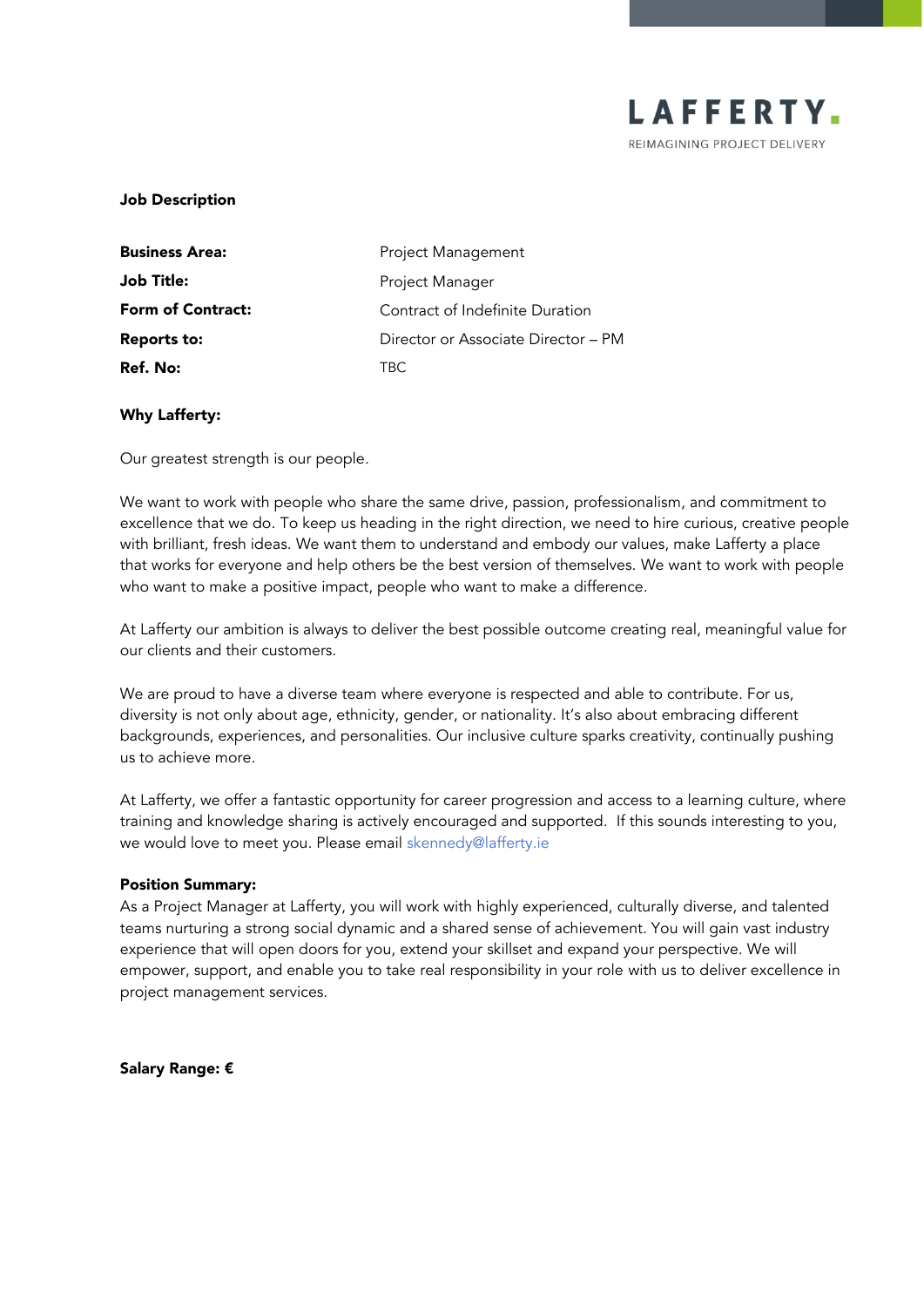

### Principal Duties and Responsibilities:

#### Pre-Contract

- Develop scope of work, priorities & KPIs
- Ensure there is a project brief prepared & support the comms, verification, and control of scope
- Assist in the development of the PEP. Fully understand role in execution of project. Raise queries if needed.
- Assist in preparing the RFP and appointments. Recommend design team members.
- Understand the key design, value engineering, processes etc. and support on such activities
- Understand H&S obligations in design and construction and our role in same.
- Develop/agree programmes and manage performance against same.
- Develop a procurement strategy report where required and manage the process to ensure best value for the project.

## Post Contract

- Support and where appropriate lead on actively managing the project in construction through tracking planned v actual progress.
- Proactive management and reporting across design, cost, time, safety, and quality aspects.
- Develop and manage relationships.
- Ensure project has been reviewed and closed out according to best practice, client satisfaction and scope of work.
- Understand the quality/assigned certifier inspection programme and assist in addressing any deviations.

## The People

- Liaise with team members and ensure clarity of roles. Escalate any concerns. Ensure Lafferty values of professionalism, teamwork, commitment, and growth are maintained.
- Interact professionally with client staff, proactively identify, and raise issues, ensure updates provided in line with project requirements.
- Take responsibility to understand both sides of any conflict and seek to resolve as soon as possible. Escalate any remaining issues with the appropriate Lafferty person.
- As appropriate, liaise with relevant  $3<sup>rd</sup>$  parties, ensuring all interactions in line with project requirements. Proactively identify and escalate any concerns.

# The Process and Technology

- Maintain timesheets (weekly) and manage actual time in line with planned resourcing where possible. Keep line manager updated.
- Support the tracking of financial progress and provide information where needed.
- Contribute to internal working groups and bring forward ideas for improvement and innovation.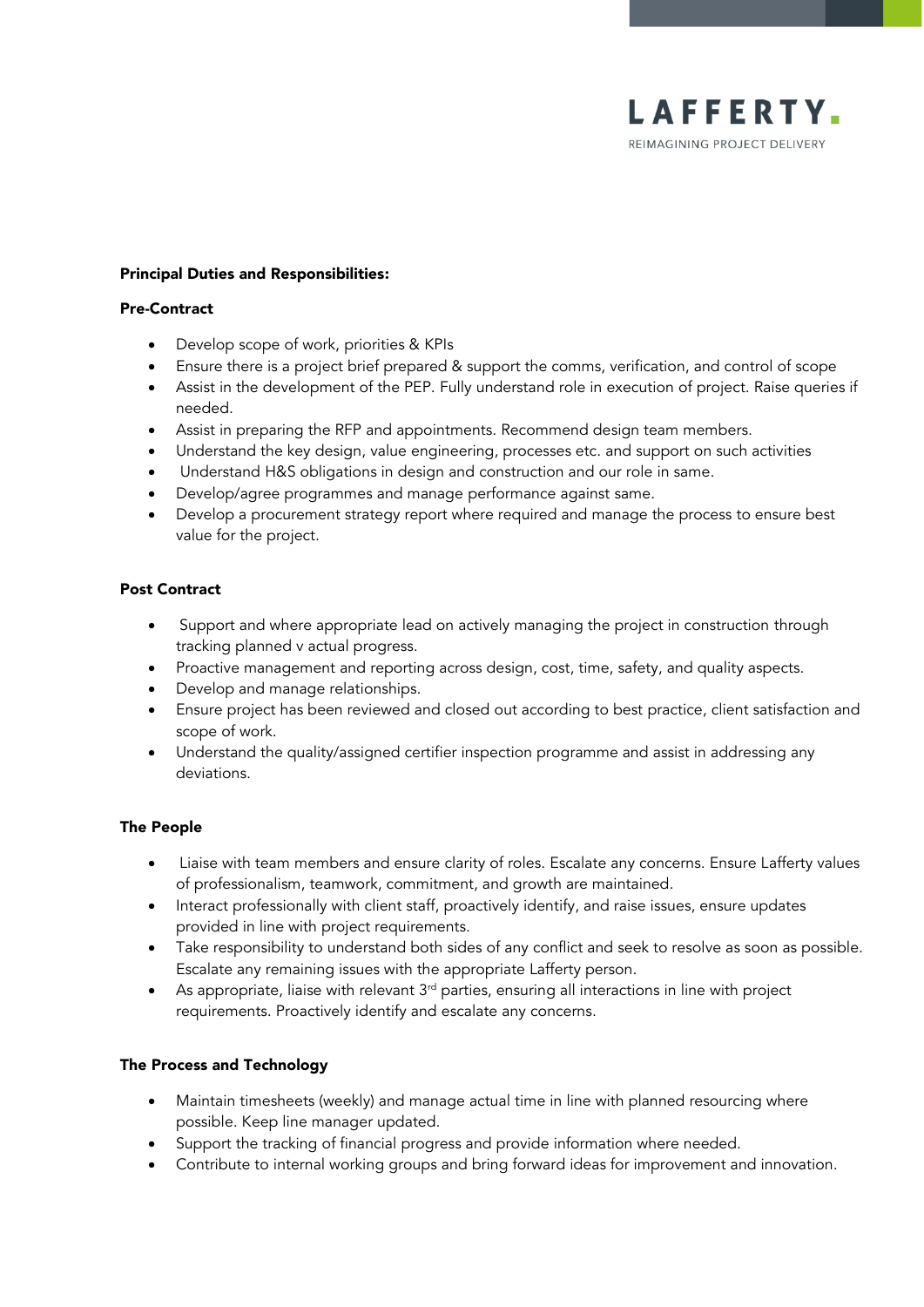

## The Business

- Contribute to internal strategy/working groups as required.
- Contribute to Business Development.
- Further develop and maintain existing client/third party relationships. Leads to repeat business and recommendations.

### Experience and Qualifications

- 1. Have a project management professional certification or are seeking one.
- 2. Have a degree or comparable experience in a project management or construction discipline.
- 3. Have experience project managing on a variety of projects.

### Core Competencies

- Act Professionally: maintaining consistently high standards in everything we do
- Embrace Teamwork: understand and encourage the value of collaboration
- Be Committed: do the best job you can
- Value Growth: seize opportunities to build resilience.

### Role Specific Competencies

To be able to demonstrate a high standard in each of these competencies:

- Self-Awareness, Learning and Development
- Accountability and Taking Initiative
- Organised and Structured Approach
- Collaboration For Success
- Communicating with Clarity and Confidence
- Commitment to Excellence
- Building Relationships and Trust
- Innovation, Creativity and Problem Solving

## Skills

- Business Acumen
- Presentation Skills
- Time Management
- Goal Setting and Prioritising
- Project Profitability
- Technical and Operational Advances
- Compliance & Risk Management
- Industry Knowledge
- **Negotiation**